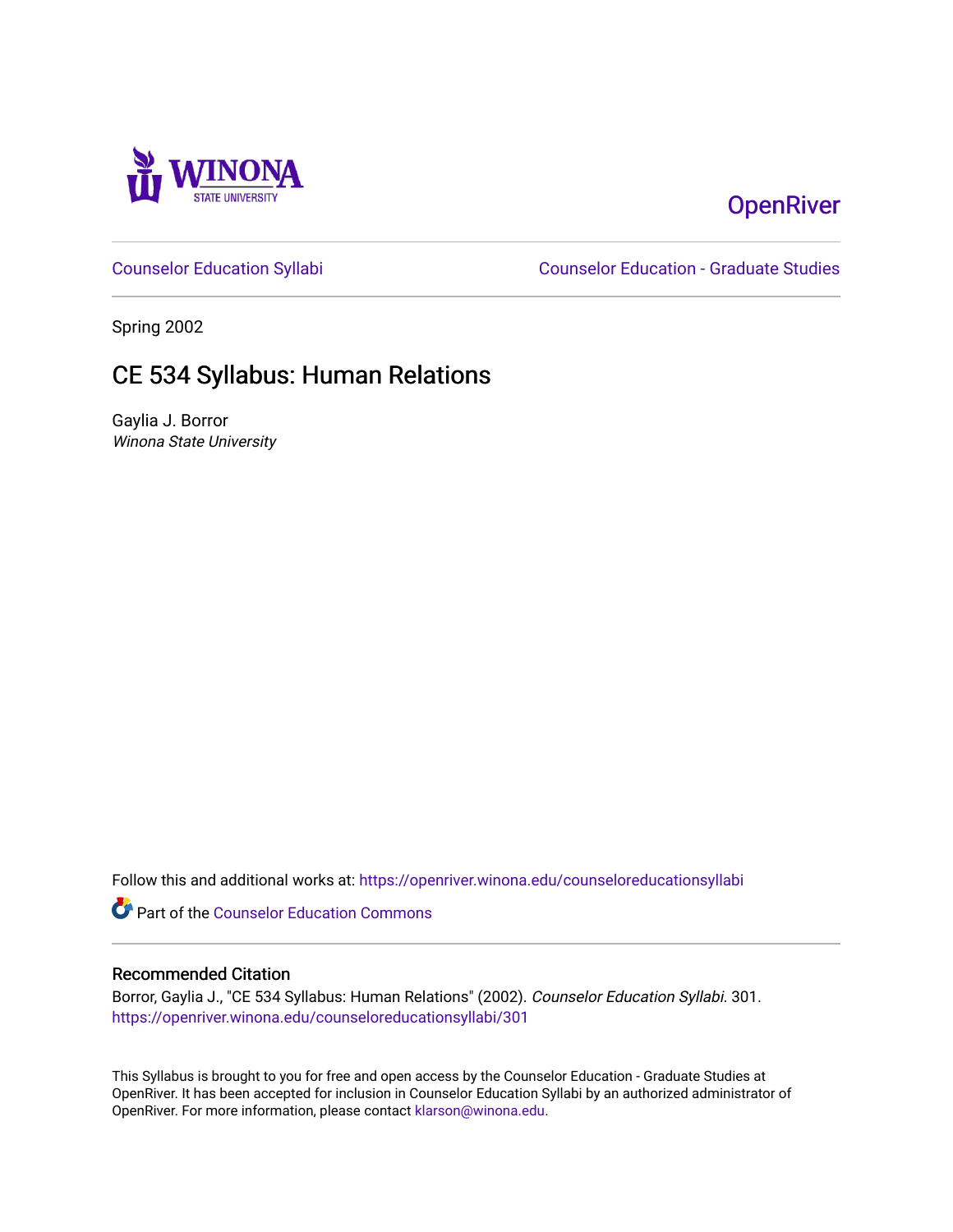### WINONA STATE UNIVERSITY COLLEGE OF EDUCATION COUNSELOR EDUCATION DEPARTMENT

### HUMAN RELATIONS CE 534 (three semester hours)

INSTRUCTOR:

...- ,.

Dr. Gaylia J. Borror Winona State University  $859$  30<sup>th</sup> Ave. - S.E. Rochester. MN\_ 55904

CONTACT INFORMATION: Phone: (507) 285-7137 Secretary: (507) 285-7488 e-mail: gborror@vax2.winona.msus.edu Office Hours: By Appointment Only

#### PURPOSE:

The purpose of this course is to: (1) promote student growth and development through the learning and practice of basic communication and helping skills. (2) study cultural diversity as it relates to human relations and communications. (3) examine gender and sexual orientation in terms of human relations and communications. and ( 4) address human relations and communications as related to special populations (persons with disabilities. older adults. economically disadvantaged individuals. children. ets.).

### OBJECTIVES:

- I. To improve human relations and communications skills.<br>
2. To become aware of one's own philosophy of life.
- To become aware of one's own philosophy of life.
- 3. To become more aware of feelings. values. and goals
- **4.** To gain an understanding of the dehumanizing effects of prejudice. racism. and sexism.
- 5. To develop a conscious awareness and working knowledge of culturally diverse peoples.
- 6. To become aware of issues associated with special populations (e.g. children. older adults. people with disabilities. etc.).
- 7. To discuss and de<sup>v</sup> elop hun1an relations and communications strategies for empowering all people.

#### COURSE REQUIREMENTS AND GRADING:

 $\mathbb C$  In order to earn a grade of C in this course students must: (1) attend all class sessions and actively participate in classroom activities and exercises and (2) read. abstract and submit three abstracts from current professional journals (articles published since ( 1989). Abstracts are to be prepared for each of the following three focus groups: (1) multicultural issues. (2) gender issues. and (3) special populations (e.g. children. older adults, people with disabilities, etc.). Abstracts are to be typed in a double space format\_ Guidelines for preparing abstracts are attached. Topics and due dates for abstracts follow:

| Abstract # | Topic                                                                                                                           | Due Date      |
|------------|---------------------------------------------------------------------------------------------------------------------------------|---------------|
| Abstract I | Multicultural Issues in Human Relations and<br>Communications                                                                   | June 11, 1999 |
| Abstract 2 | Gender issues in Human Relations and<br>Communications                                                                          | June 18, 1999 |
| Abstract 3 | Special Populations in Human Relations and<br>Communications (e.g. children, older adults, persons<br>With disabilities, etc.). | June 25, 1999 |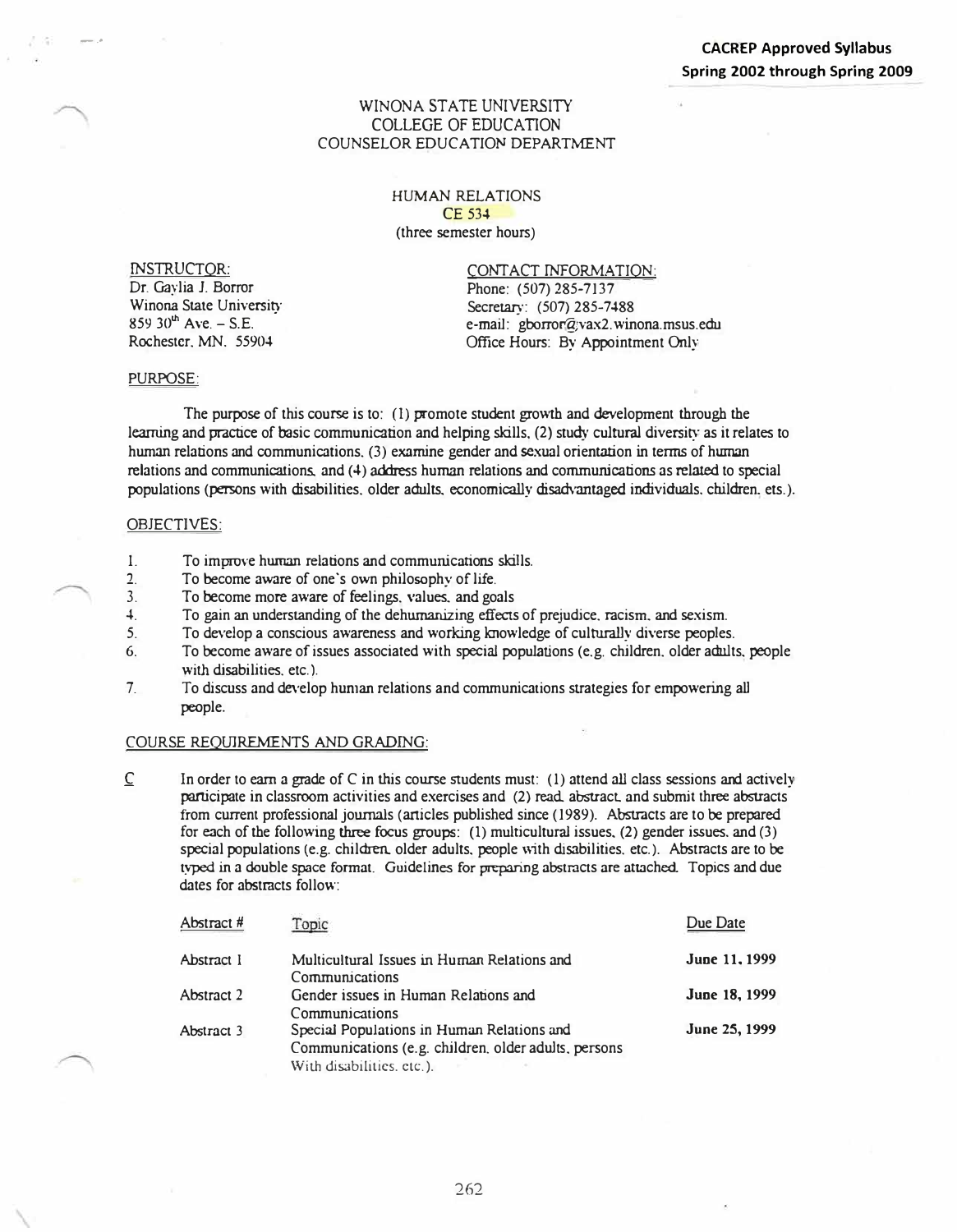In order to earn a grade of B in this course students must: (1) satisfactorily complete all course requirements necessary to carn a grade of C. (2) complete an interview with one of the following: someone from a cultural group other than their own, someone of a different gender or sexual orientation than their own, someone with a disability, an older adult, an adolescent, or someone who is economically disadvantaged. Students are to develop their own interview questions. However, some questions students may want to include in their interview are: What is it like to live n American society as compared to living in their own culture? What must they do to maintain their own values, beliefs, and customs in American society? When interacting with people who are not part of their own cultural group how do they communicate/relate with them? What non-verbal communication patterns is common within their culture? What do they see as being most important for the development of healthy interactions between all people? Upon completion of the interview students are to prepare and submit an interview paper. The paper is to be typed and is to include the following:  $(1)$  a list of interview questions.  $(2)$  a synopsis of the interviewee's responses, (3) the value of the interview for the student (what did they learn from the experience) and (4) personal reaction to the experience. Students will be given the opportunity to present their interview in class. Interview papers are due on June 18, 1999.

In order to earn a grade of A in these course students must: (1) satisfactorily complete all course Δ requirements necessary to earn a grade of B and (2) prepare a personal assessment paper. This is to be a major paper. It is meant to embody the self-knowledge discovered in class, in readings. and from life experiences. It should comprehensively cover the following: (A) What you value, what is important to you. (B) What you believe about yourself, who you are as a person. (C). Your values and beliefs about pluralism in your own life and your community. (D) What you can do to enhance personal and community understanding and acceptance of cultural diversity. (E) Your personal views regarding gender and sexual orientation. (F) What you have found to be most crucial in effective human relations and communications in your own life. (G) Your personal style of living and how you might change it to become a more effective communicator. (H) Your personal life goals. (I) Your personal strengths or assets which you can use to facilitate attainment of your personal life goals. (J) Possible limitations to be overcome (or accepted) in striving toward your goals. Personal assessment papers are due on June 26, 1999.

# POLICY ON LATE OR UNFINISHED ASSIGNMENTS:

Late or unfinished assignments are subject to a penalty of 10% of the assignment grade for each day they are late. IMPORTANT: A grade of I (Incomplete) will not be awarded except under extraordinary circumstances such as prolonged illness. If such circumstances arise, it is the student's responsibility to notify the instructor immediately.

# STUDENT ACADEMIC HONESTY:

Submitting work other than your own, submitting materials used in other courses or plagiarism will result in failure in the course.

### ATENDANCE:

B

Since this is an applied (experiential) course, attendance at all class sessions in critical Sporadic or infrequent attendance as well as arriving later or leaving early will result in a reduction in the final course grade and may constitute failure in the course.

### NOTE:

In order for all materials to be returned to students in a timely fashion, each course participant is requested to provide the course instructor with a stamped, self-addressed envelope.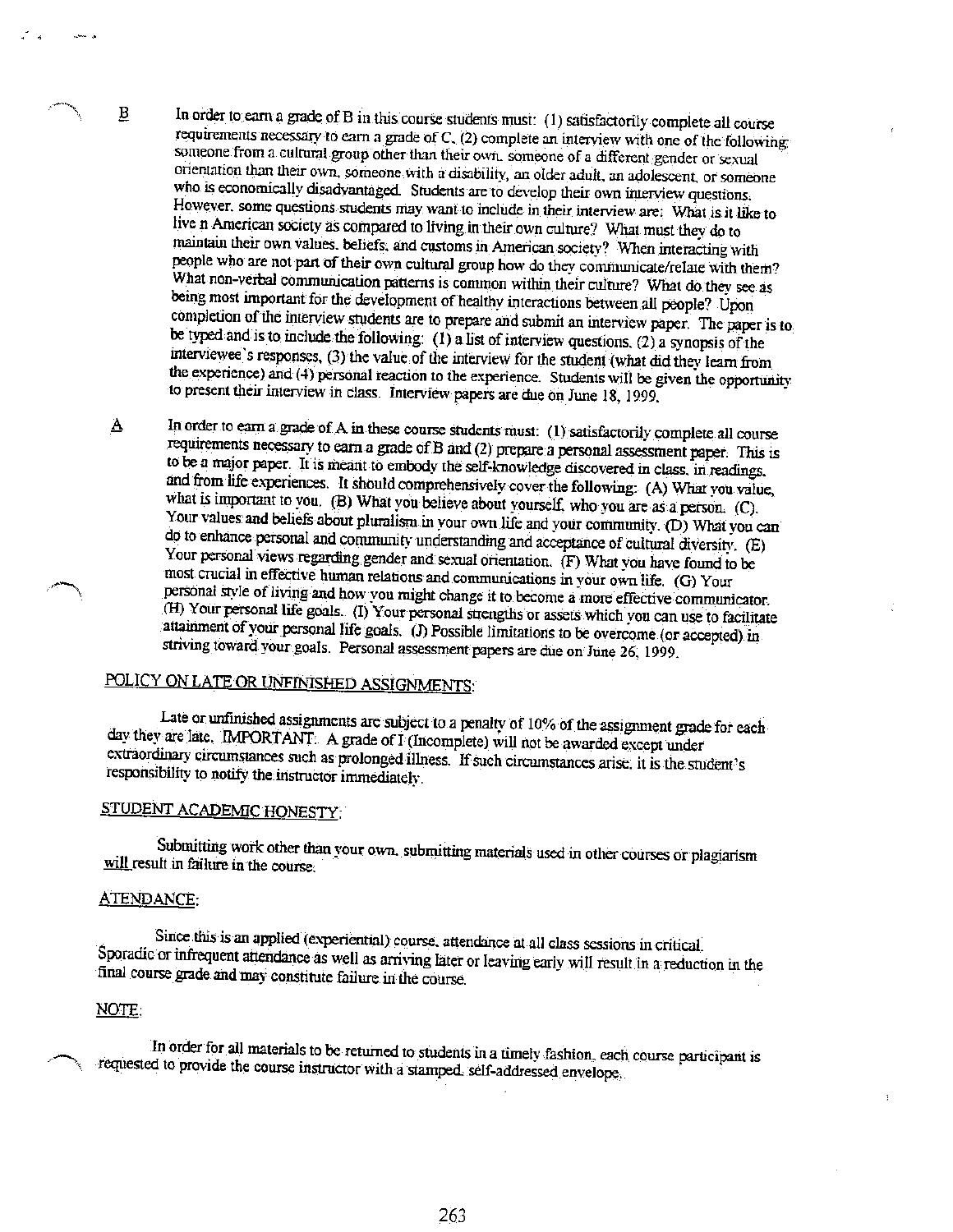# SCHEDULE OF CLASS SESSIONS

| June 4, 1999  |                                                             |
|---------------|-------------------------------------------------------------|
| Topic:        | Orientation and Introduction to Course                      |
|               | Basic Communication Skills and Human Relations              |
|               | Multicultural Issues and Human Relations and Communications |
| June 5, 1998  |                                                             |
| Topic:        | Multicultural Issues and Human Relations and Communications |
| June 18, 1999 |                                                             |
| Topic:        | Gender Issues and Human Relations and Communications        |
| June 19, 1999 |                                                             |
| Topic:        | Gender Issues and Human Relations and Communications        |
| June 25, 1999 |                                                             |
| Topic         | Special Populations and Human Relations and Communications: |
| June 26, 1999 |                                                             |
| Topic:        | Special Populations and Human Relations and Communications  |

 $\sim$ 

ä,

 $\hat{\mathbf{f}}$ 

 $\mu\bar{\nu}\bar{\nu}\nu$  .  $\bar{\omega}$ 

 $\Delta \phi_{\rm{max}}$  and  $\phi_{\rm{max}}$  are the second constraint mass mass measure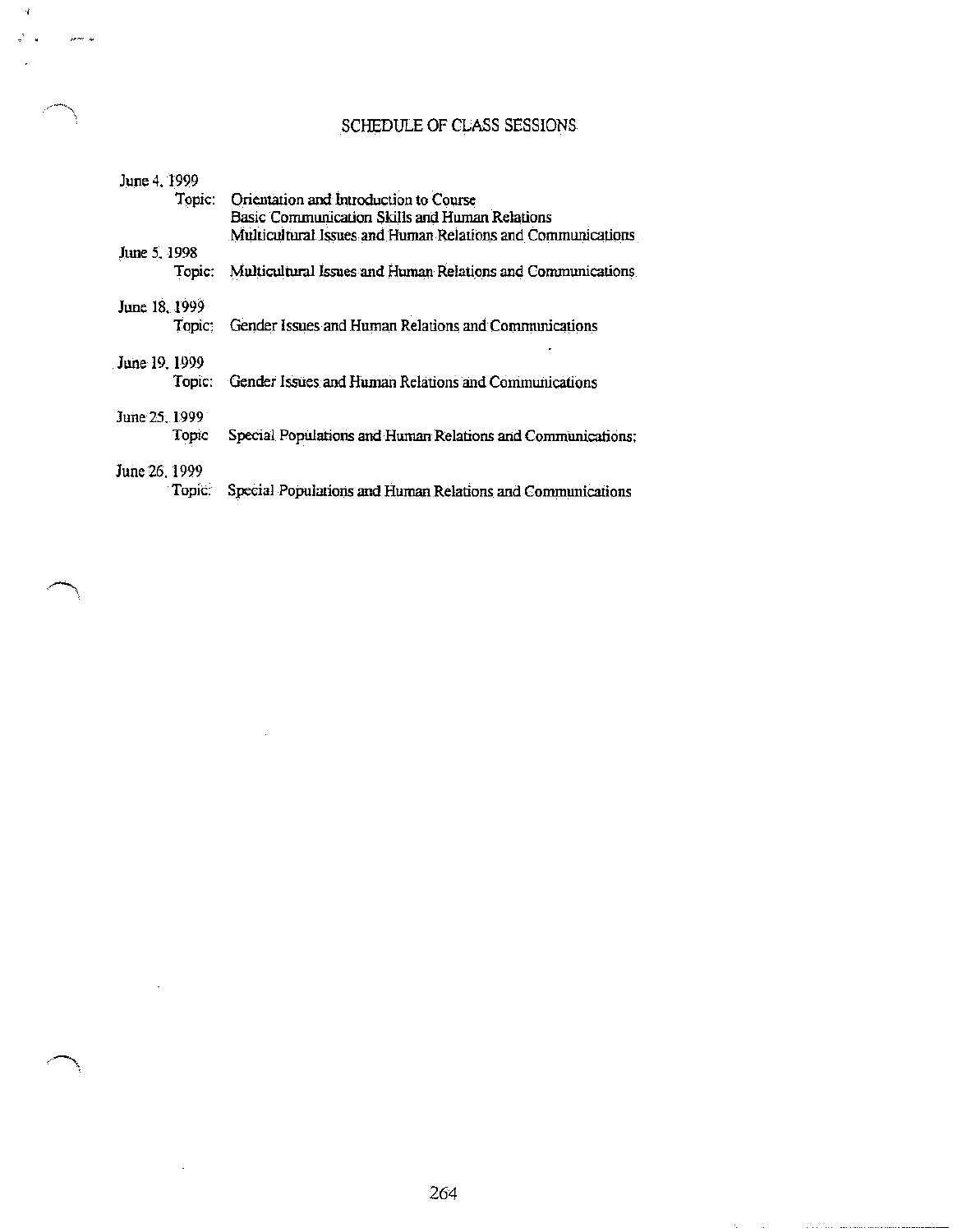### **Guidelines for Abstracts**

Each student is required to read and abstract one professional journal article. Some of the following journals may prove to be helpful resources: Journal of Counseling and Development, Elementary School Guidance and Counseling, The School Counselor, Psychology of Women Quarterly, Journal of Multicultural Counseling and Development, The Rehabilitation Counseling Bulletin, Sex Roles, Journal of Personality and Social Psychology, Child Development, Child Welfare, Aging Today, Public Welfare, and Adolescence. Articles used for abstracts must have been published in the last ten years. After carefully reading the article please submit the following information in your abstract. The abstract is to be two to three pages in length and is to be typed using a double space format.

1) Citation of the article following APA reference style guidelines. An example of APA reference style follows:

Doe, J., & Adams, B. 1997). The high school drop out: Everybody's problem?

The School Counselor, 30, (1), 182-190.

- 2) A brief (one or two paragraph) objective summary of the article content. What were the main points, descriptions, items of information, and/or opinions contained in the article?
- 3) Give your personal reaction to the work.
	- new perspectives you acquired  $\bullet$
	- points of view with which you agree or disagree
	- emotional reaction to the information
	- how you could (would) use the information in your personal and/or professional life
- 4) Rate the article on a five point scale (five = excellent,  $3 = \text{good}$ , 1 = poor). Would you recommend that others read this article. Why or why not? If recommended, who would benefit from reading the work?